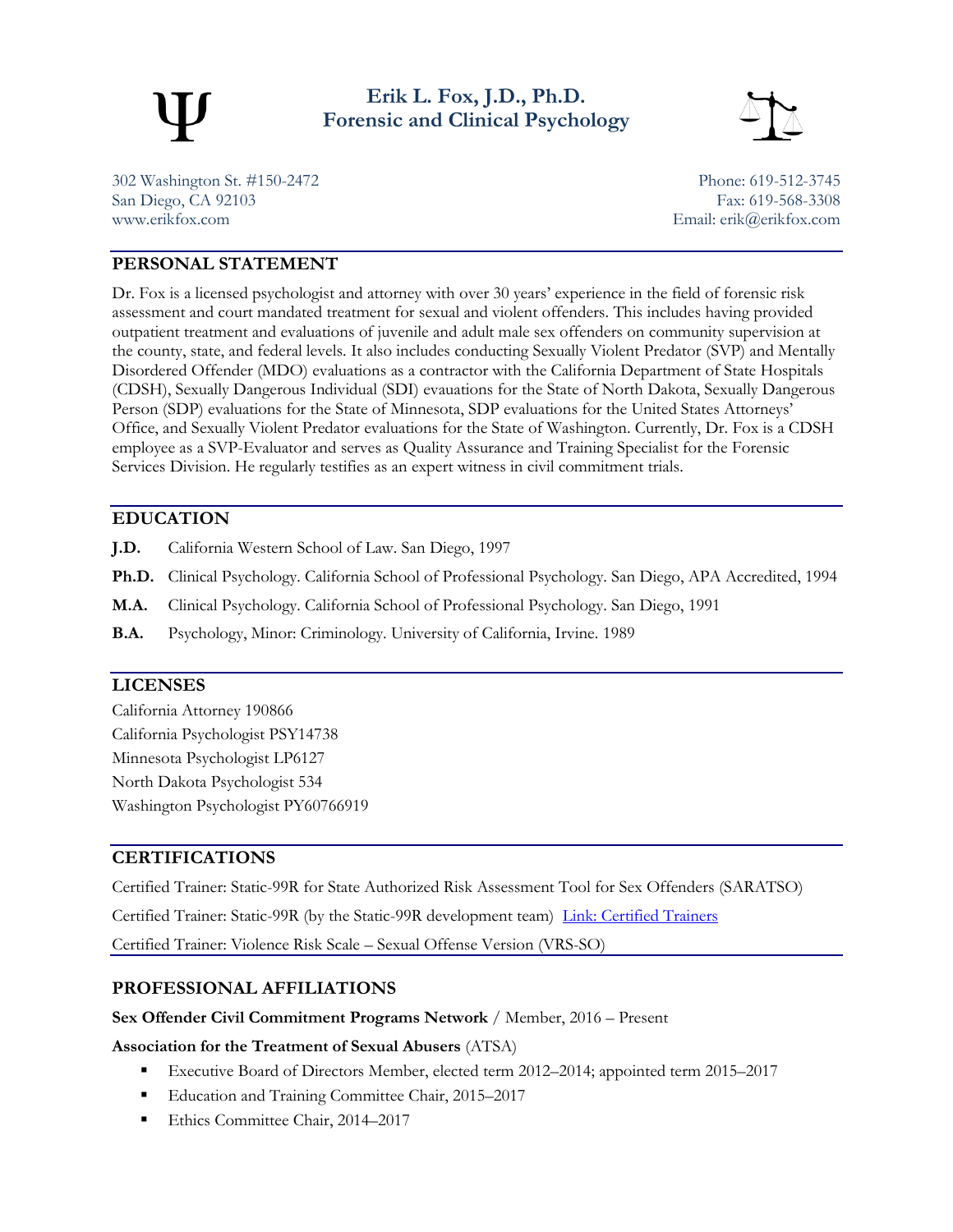- Ethcis Committee Co-Chair 2017–2021
- Fellow (Distinction awarded 2017)
- Clinical Member, 2002 2021

**California Coalition on Sexual Offending, San Diego Chapter** (CCOSO) / Co-chair & Executive Board of Directors Member, 2005–2007

## **PROFESSIONAL EXPERIENCE**

#### **Sexually Violent Predator Evaluator** | **California Department of State Hospitals**

California | 2012 – Present

- Conduct SVP evaluations in California state prisons and psychiatric hospitals, and county jails
- Conduct SVP screening evaluations
- **•** Testify as an expert witness in civil commitment proceedings
- Coordinate and develop trainings for psychologists working in the sex offender commitment program and the MDO program under the Department
- Review work products (including psychological screenings, psychological reports, interviews, and court testimony) to ensure department standards are met
- Conduct bimonthly consultation teleconferences with psychologists conducting MDO and SVP evaluations

#### **Psychologist**

California, Minnesota, North Dakota, Washington **|** 1996 – Present

- Specialize in forensic psychology and violent and sexual offender evaluations
- **•** Provide consultation, psychological testing, and testimony as an expert witness in State and Federal matters for sentencing consultants and attorneys
- **•** Provided therapy to children, couples, and families with a specialization in victims of violence and abuse (1996-2008)
- Conducted mediations and provided court-mandated treatment (1996-2008)
- Contracted by the California Department of Mental Health (DMH; 2007–2012)
	- Conducted SVP evaluations and MDO evaluations
	- **•** Provided quality reviews of other DMH contractors' clinical screens
	- **•** Provided expert witness testimony in civil commitment trials
	- Conducted evaluator trainings
- Contracted by North Dakota State Hospital: Provide evaluations and expert witness testimony with respect to Sexually Dangerous Individuals (2016–present)
- Contracted by Minnesota Department of Human Services: Provide consultation, conduct evaluations, and provide expert witness testimony with respect to Sexually Dangerous Persons (2017–present)
- Contracted by the Washington Department of Social and Health Services, the Washington State Office of the Attorney General, and the King County Prosecutor's Office: Provide evaluations and expert witness testifmony with respect to Sexually Violent Predators (2017–present)
- Contracted by the United States Attorneys' Office: Provide evaluations and expert witness testifmony with respect to Sexually Dangerous Persons (2022–present)

#### **Continuing Education Consultant | Global Institute of Forensic Research**

San Diego, California | 2015 – Present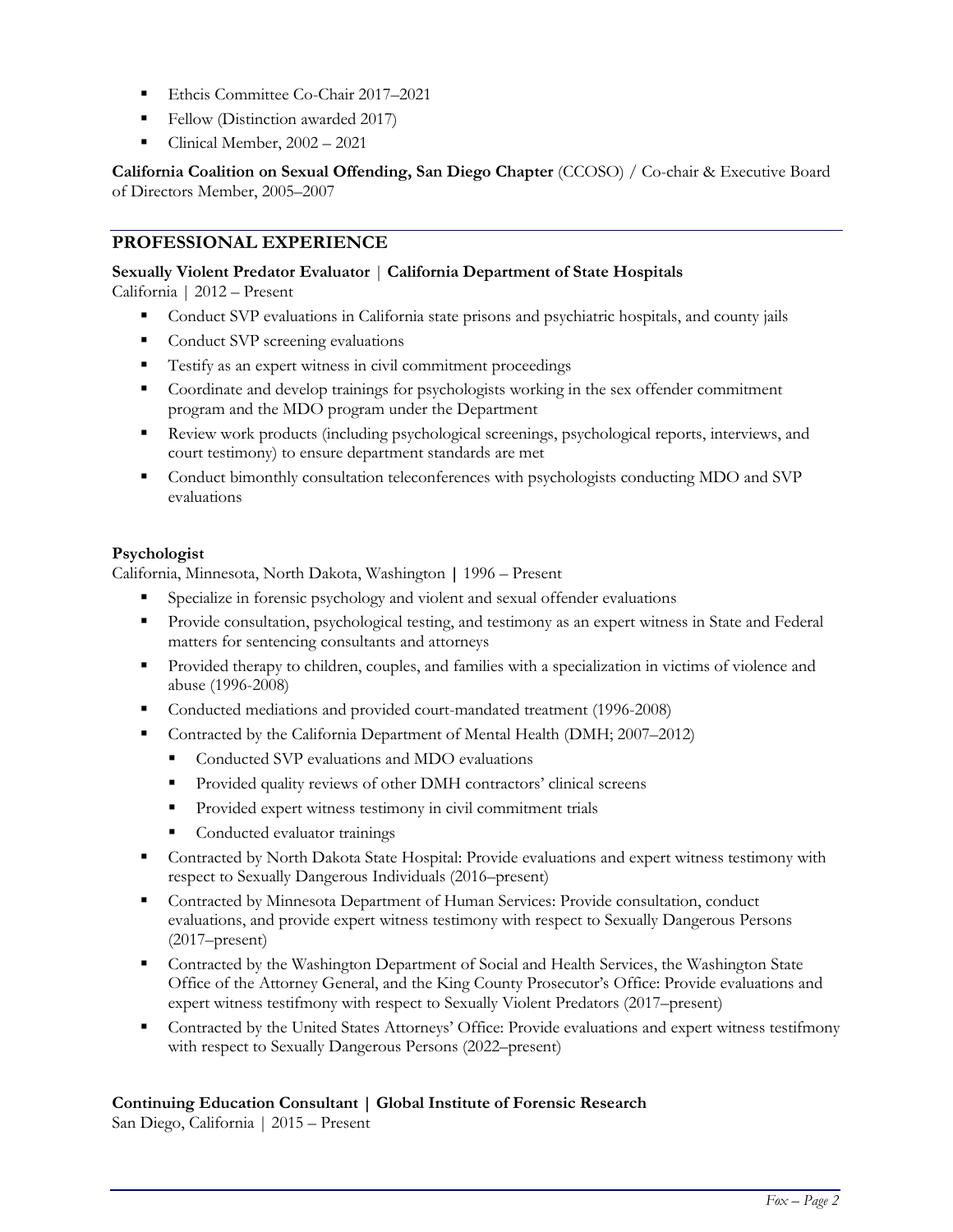- Provide consultation and guidance for the development of online continuing education trainings
- Provide ongoing Static-99R trainings: [Link: Static-99R Training](https://www.gifrinc.com/static-99r/)

## **Faculty** | **University of Phoenix**

San Diego, California | 2001 – 2018

- Professor for on-campus and online undergraduate and graduate courses
- **•** Develop curriculum for Psychopharmacology and Human Sexuality courses
- Chair of the Practicum Program for the Marriage and Family Therapist students (evaluated and approved practicum locations and supervised practicum faculty 2008–2016)
- Develop and maintain several websites for the University
- Awarded the "Faculty Member of the Year" (2004) for the School of Social and Behavioral Sciences, and "Faculty Scholarship of Integration Award" (2011)
- Member of the Governance Team for the School of Social Sciences (2002–2016)
- Faculty Advisor for Practicum Students (2016–2017)

## **Clincal Director | Sharper Future**

San Diego, California | 2002–2007

- Opened new clinic in San Diego for the treatment of parolee adult sex offenders
- **Established contracts with county probation for the treatment of sex offenders**
- **Implemented internship and training programs for graduate school students**
- Administrative responsibilities: managed the day-to-day operations of the clinic within budget, developed protocols, evaluated programs, provided professional training, and coordinated research
- Clinical responsibilities: supervised staff and interns, and provideddirect services with patients through assessment, individual and group therapy, intakes, and writing presentence evaluations

#### **Attorney**

California | 1997 – Present

Provide legal consultation in areas related to psychology and the law

## **Examination Commissioner | California Board of Psychology**

California | 2001–2005

- Administered the oral examination to candidates for the Department of Consumer Affairs on a biannual basis
- Developed questions for the California Jurisprudence Exam as a Subject Matter Expert

## **Senior Manager | University Community Medical Center**

California | January to May 2002

- Provided leadership as the director of an outpatient psychiatric program
- **•** Developed and implemented a Partial Hospitalization Program at the hospital and grew the census from 60 to over 100 patients per day
- Provided oversight for the day-to-day program activities, including the evaluating all staff, hiring and completing disciplinary actions, ensuring patient safety, developing and evaluating programs, providing professional training, developing performance improvement and outcome studies, supervising clinical documentation, and providing direct clinical support as needed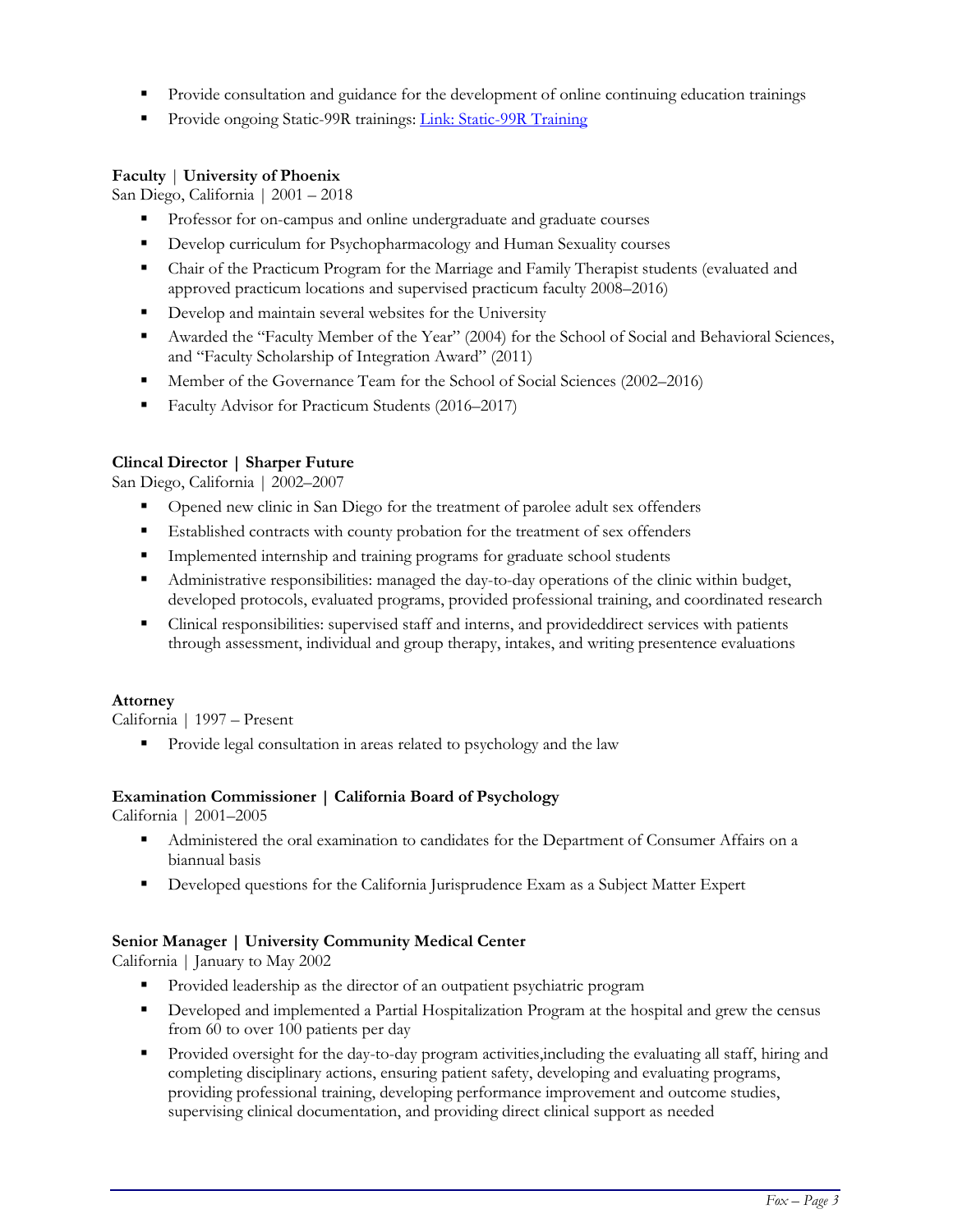## **Clinical Director | Paradise Valley/Bayview Hospitals Outpatient Services**

California | 1999–2002

- Managed the day-to-day operations of a 120-patient outpatient hospitalization facility and partial hospitalization program
- Assessed all admissions to the program, coordinated all discharges, ran daily treatment team meetings, and coordinated treatment
- **EXECUTE:** Responsible for daily clinical supervision, scheduling, program development and evaluation, patient emergency management, and assessments, including 5150 evaluations and as frequent reports and follow-up to hospital administration
- Responsible for periodic documentation review and utilization review to insure reimbursement
- **•** Developed and provided legal representation to the hospital in court at the Administrative Law Judge level

## **Evaluator & Therapist | Harmonium Mental Health Center**

California | 1991–2001

- Employment ranged from pre-doctoral intern, post-doctoral intern, and independent practitioner
- **•** Provided long-term and short-term individual, couples, family, and play therapy; psychological testing; and child custody assessments
- Conducted group therapy at schools in the community for at-risk students, ADHD education and intervention for children and their families, multi-family group therapy with juveniles incarcerated at Campo Juvenile Detention facility, and crisis intervention counseling with bank employees who had been traumatized in armed robberies

## **Pre-Doctoral Intern | Sexual Training Education Program and Services**

California | 1990–1991

- **Employed as a supervised graduate school trainee at a day treatment program for adolescent sexual** offenders
- Assessed patients; conducted individual, group, and family therapy sessions; participated in treatment team meetings; and conducted psychological evaluations
- Coordinated treatment with the treatment team (psychiatrists, other therapists, and educators)

# **PRESENTATIONS**

**2022** Static-99R Administration and Scoring. Worldwide webinar through the Global Institute of Forensic Research (March 31)

Static-99R Administration and Scoring, SARATSO Certified. Training for consulting psychologists for the CDSH at Coalinga State Hospital via WebEx. Erik Fox and Craig Teofilo (March 21–22)

**2021** Static-99R Administration and Scoring. Worldwide webinar through the Global Institute of Forensic Research (November 15)

Advanced Static-99R Administration and Scoring. Department of State Hospitals, WebEx webinar, Erik Fox and Craig Teofilo (October 21)

Sexual Offender Civil Commitment - Overview and Recommendations for Program Development, Evaluation, Treatment and Management - A Presentation for the 40th Annual ATSA Research and Treatment Conference, Lauren A. Herbert, Deirdre D'Orazio, and Erik Fox (September 29)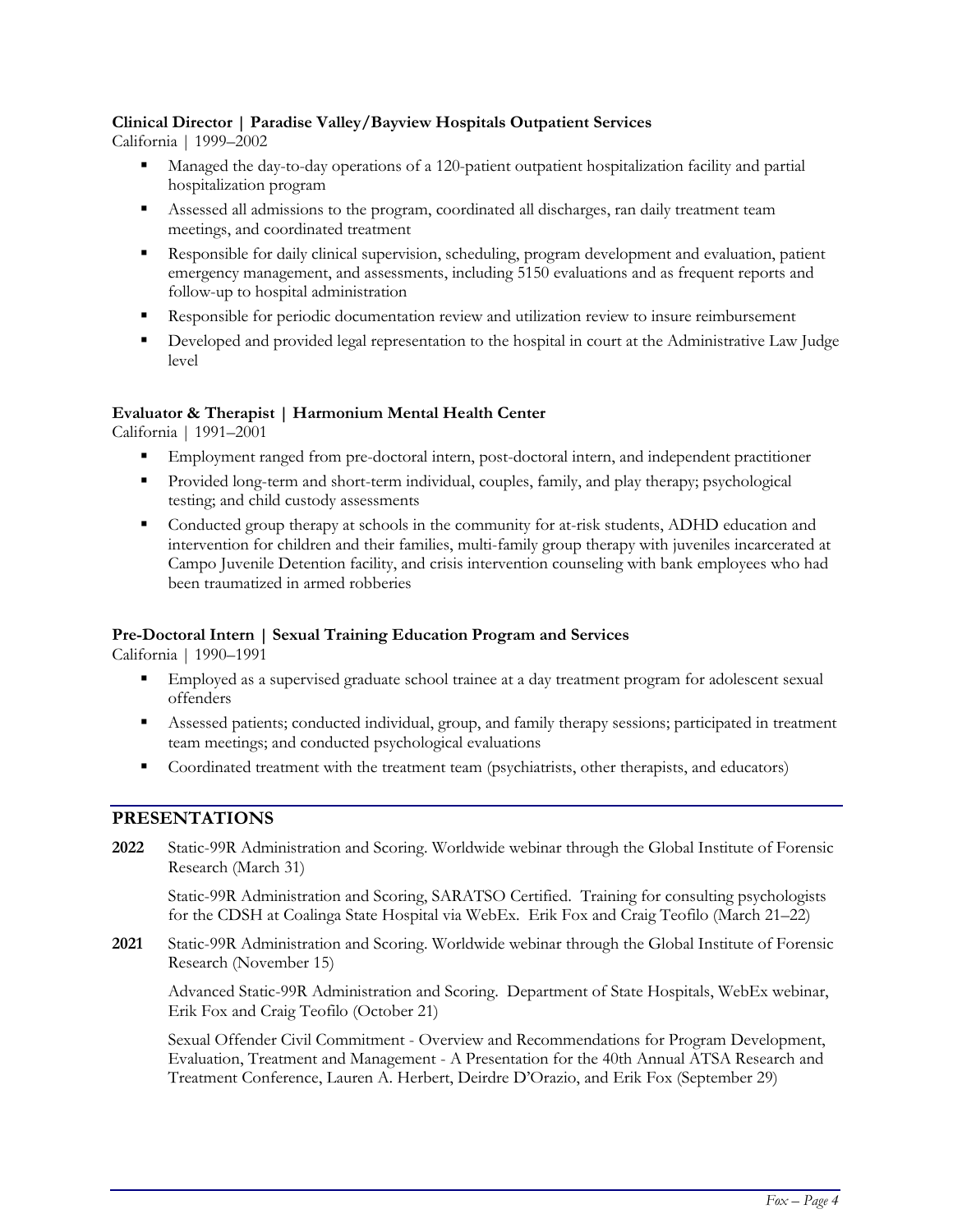A Primer on the Violence Risk Scale-Sexual Offense Version (VRS-SO) – A presentation to the Los Angeles County District Attorneys, WebEx webinar, Mark Olver, Erik Fox and Craig Teofilo (June 22)

Static-99R Administration and Scoring. Worldwide webinar through the Global Institute of Forensic Research (June 1)

Static-99R Administration and Scoring, SARATSO Certified. Training for consulting psychologists for the CDSH at Patton State Hospital via WebEx. Erik Fox and Craig Teofilo (May 25–26)

Static-99R Administration and Scoring, SARATSO Certified. Training for consulting psychologists for the CDSH at Napa State Hospital via WebEx. Erik Fox and Craig Teofilo (April 13–14)

Static-99R Administration and Scoring. Worldwide webinar through the Global Institute of Forensic Research (March 31)

Static-99R Administration and Scoring, SARATSO Certified. Training for consulting psychologists for the CDSH at Atascadero State Hospital via WebEx. Erik Fox and Craig Teofilo (March 17–18)

**2020** Static-99R Administration and Scoring. Worldwide webinar through the Global Institute of Forensic Research (November 16)

Static-99R Administration and Scoring. Worldwide webinar through the Global Institute of Forensic Research (August 31)

Static-99R Administration and Scoring. Worldwide webinar through the Global Institute of Forensic Research (June 15)

Static-99R Administration and Scoring. Worldwide webinar through the Global Institute of Forensic Research (March 31)

**2019** Sexual Offender Characteristics and Psychological Evaluations – A Presentation to the California Judicial Counsel, Sacraemento, California (December 5)

Static-99R Administration and Scoring. Worldwide webinar through the Global Institute of Forensic Research (November 12)

Ethically Navigating Challenging Work – A Presentation for the 38th Annual ATSA Research and Treatment Conference, Atlanta, Georgia, Erik Fox and Deirdre D'Orazio (November 6)

Static-99R Administration and Scoring. Worldwide webinar through the Global Institute of Forensic Research (August 19)

Static-99R Administration and Scoring. Worldwide webinar through the Global Institute of Forensic Research (June 3)

Static-99R Administration and Scoring, SARATSO Certified. Training for consulting psychologists for the CDSH at Napa State Hospital. Erik Fox and Craig Teofilo (May 14–15)

Static-99R Administration and Scoring, SARATSO Certified. Training for consulting psychologists for the CDSH at Patton State Hospital. Erik Fox and Craig Teofilo (April 9–10)

Static-99R Administration and Scoring. Worldwide webinar through the Global Institute of Forensic Research (March 11)

**2018** Static-99R Administration and Scoring. Worldwide webinar through the Global Institute of Forensic Research (November 9)

Navigating Challenging Work Ethically – A Presentation for the 37th Annual ATSA Research and Treatment Conference, Vancouver, British Columbia, Erik Fox and Deirdre D'Orazio (October 17)

Advanced Static-99R Administration and Scoring. Department of State Hospitals, Sacramento, CA. Erik Fox and Craig Teofilo (October 4)

Court Testimony Training. Training for consulting psychologists for the CDSH within the sex offender commitment program, Sacramento, CA. (October 3)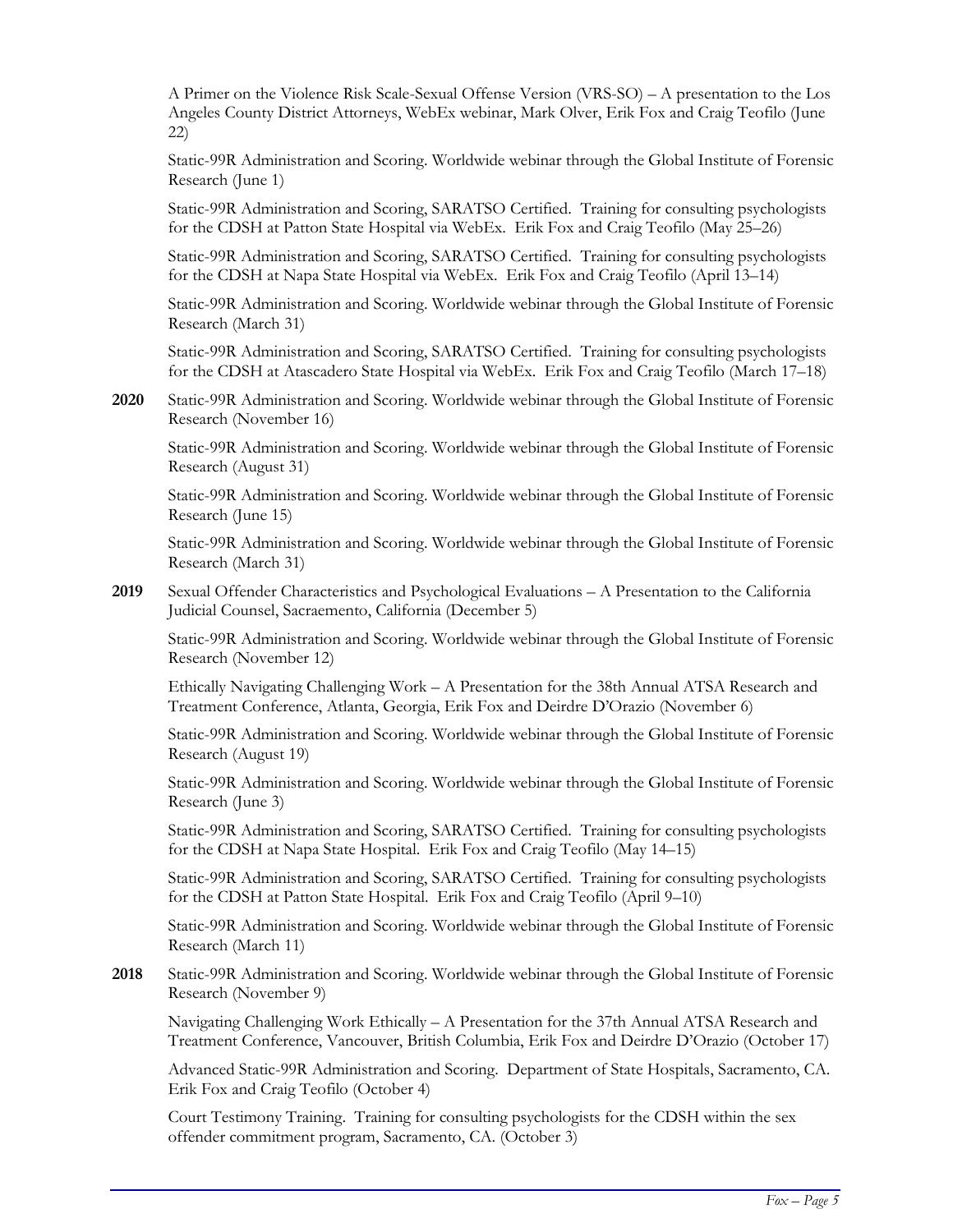Static-99R Administration and Scoring. Worldwide webinar through the Global Institute of Forensic Research (September 10)

Static-99R Administration and Scoring. Worldwide webinar through the Global Institute of Forensic Research (June 4)

Advanced Static-99R Administration and Scoring. A Presentation for the 21st Annual CCOSO Training Conference, San Diego, California, Erik Fox and Craig Teofilo (May 9)

Static-99R Administration and Scoring. Training for Psychological Assessment, Inc, Oakland, California (April 20)

Sexually Violent Predator Evaluation Process. Training for consulting psychologists for the CDSH, Sacramento, California, Erik Fox and Craig Teofilo (April 10)

Static-99R Administration and Scoring. Worldwide webinar through the Global Institute of Forensic Research (March 12)

Advanced Static-99R Administration and Scoring. Department of State Hospitals, Atascadero. Erik Fox and Craig Teofilo (January 25)

Court Testimony Training. Training for consulting psychologists for the CDSH within the sex offender commitment program (January 24)

#### **2017** Static-99R Administration and Scoring. Worldwide webinar through the Global Institute of Forensic Research (December 7)

Ethically Navigating Clinical Practice and Supervision with Sexual Abusers – The 36th ATSA Annual Research and Treatment Conference, Kansas City, Missouri, Erik Fox and Becky Palmer (October 25)

Court Testimony Training. Training for consulting psychologists for the CDSH within the sex offender commitment program (October 12)

Sexually Violent Predator Evaluation Process. Training for consulting psychologists for the CDSH, Sacramento, California, Erik Fox and Craig Teofilo (September 26)

Static-99R Administration and Scoring. Worldwide webinar through the Global Institute of Forensic Research (September 7)

Sexually Violent Predator Criteria under Welfare and Institutions Code 6600. A Training for Consulting Psychologists. California Department of Corrections and Rehabilitaiton, Forensic Assessment Division, California Board of Parole Hearings. Erik Fox and Craig Teofilo, Sacramento, California (June 15)

Static-99R Administration and Scoring. Worldwide webinar through the Global Institute of Forensic Research (June 5)

Static-99R Administration and Scoring, SARATSO Certified. Training for consulting psychologists for the CDSH at Coalinga State Hospital. Erik Fox and Craig Teofilo (May 3–4)

The Static-99R – Introductions and Updates. Presentation to the California District Attorneys Association, San Diego, California. Erik Fox and Craig Teofilo (April 19)

Static-99R Administration and Scoring, SARATSO Certified. Training for consulting psychologists for the CDSH at Napa State Hospital. Erik Fox and Craig Teofilo (April 4–5)

The Collision Between Technology, Statutes, and Ethical Codes: Did the Internet Break Law and Ethics? Presentation at the 42nd Annual Forensic Mental Health Association of California Conference, Monterey, California (March 23)

Static-99R Administration and Scoring, SARATSO Certified. Training for consulting psychologists for the CDSH at the California Healthcare Facility, Vacaville. Erik Fox and Craig Teofilo (March16– 17)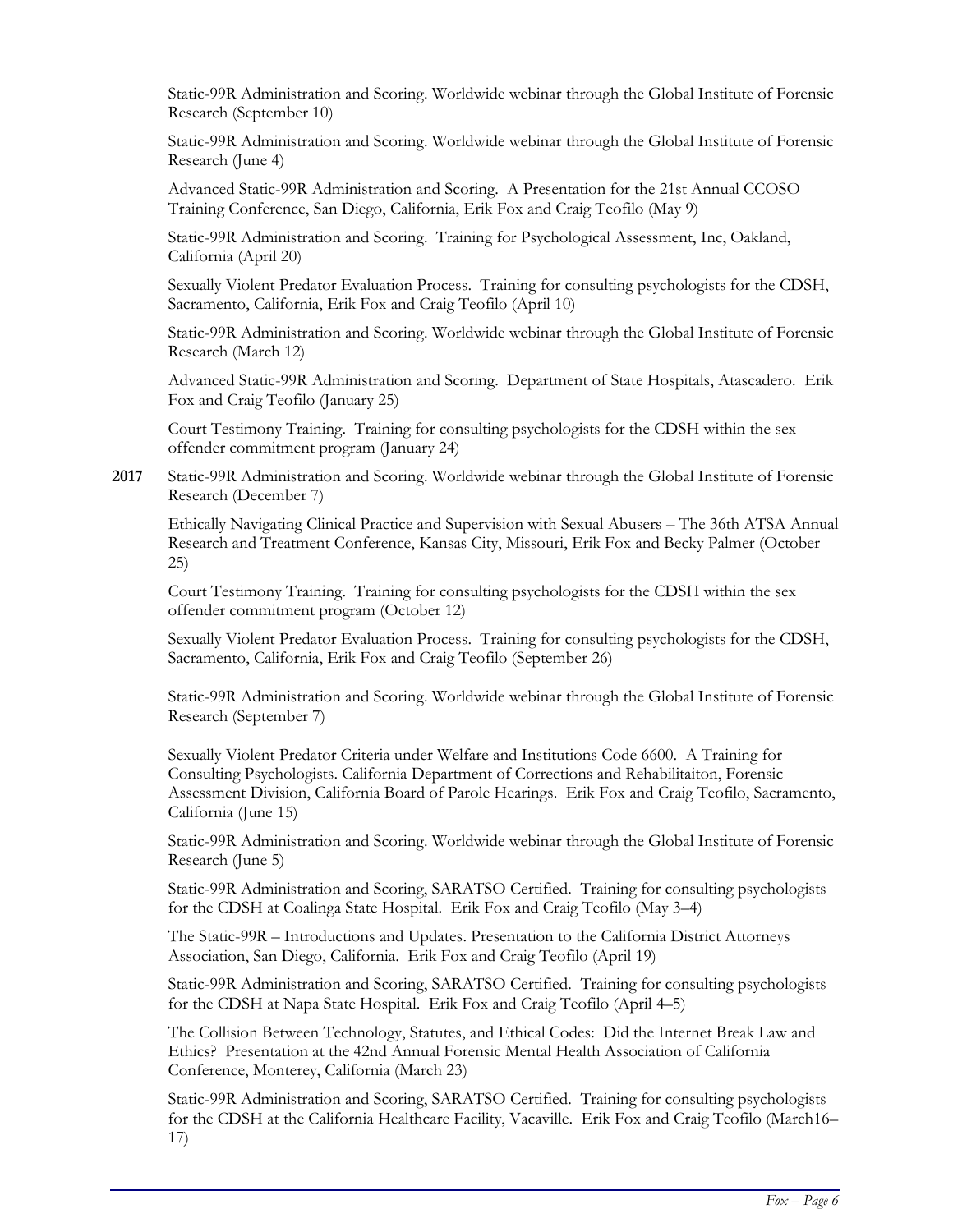Static-99R Administration and Scoring, SARATSO Certified. Training for consulting psychologists for the CDSH at Patton State Hospital. Erik Fox and Craig Teofilo (March 1–2)

Static-99R Administration and Scoring. Worldwide webinar through the Global Institute of Forensic Research (February 24)

Assessment and Treatment of Sexual Offenders – California Sex Offender Management Board Containment Model Training for California Probation Officers. Erik Fox and Craig Teofilo (February 1)

**2016** Static-99R Case Study. Worldwide Webinar through the Global Institute of Forensic Research (December 16)

Static-99R Administration and Scoring. Worldwide webinar through the Global Institute of Forensic Research (December 9)

Static-99R Case Study. Worldwide Webinar through the Global Institute of Forensic Research (November 18)

Ethically Navigating Clinical Practice and Supervision with Sexual Abusers – The 35th ATSA Annual Research and Treatment Conference, Orlando, Florida, Erik Fox and Becky Palmer (November 2)

Static-99R Administration and Scoring. Worldwide webinar through the Global Institute of Forensic Research (May 23)

Static-99R Administration and Scoring. Training for consulting psychologists for the CDSH at the California Healthcare Facility, Stockton. Erik Fox and Craig Teofilo (May 3)

The DSM 5, Qualifying Mental Disorders, and The Static-99R – Introduction and Updates. Presentation to the California District Attorneys Association, Sacramento, California. Erik Fox and Craig Teofilo (March 3)

Static-99R Administration and Scoring. Worldwide webinar through the Global Institute of Forensic Research (February 27)

Static-99R Administration and Scoring. Training for consulting psychologists for the CDSH at the California Healthcare Facility, Stockton. Erik Fox and Craig Teofilo (February 2)

Static-99R Administration and Scoring. Training for consulting psychologists for the CDSH at Napa State Hospital. Erik Fox and Craig Teofilo (January 26)

**2015** Static-99R Administration and Scoring. Worldwide webinar through the Global Institute of Forensic Research (December 14)

Static-99R Administration and Scoring. Training for consulting psychologists for the CDSH at Patton State Hospital. Erik Fox and Craig Teofilo (December 1)

Static-99R Administration and Scoring. Worldwide webinar through the Global Institute of Forensic Research (November 22)

Static-99R Administration and Scoring. Training for consulting psychologists for the CDSH, Vacaville. Erik Fox and Craig Teofilo (November 19)

Law and Ethics. Webinar through the Global Institute of Forensic Research for Illinois and Georgia participants (November 10)

Court Testimony Training. Training for consulting psychologists for the CDSH within the sex offender commitment program. Erik Fox and Craig Teofilo (November 5–6)

Static-99R Administration and Scoring. Worldwide webinar through the Global Institute of Forensic Research (October 23)

Sexually Violent Predator Screening Training. Training for consulting psychologists for the CDSH within the sex offender commitment program. Erik Fox and Craig Teofilo (October 5–6)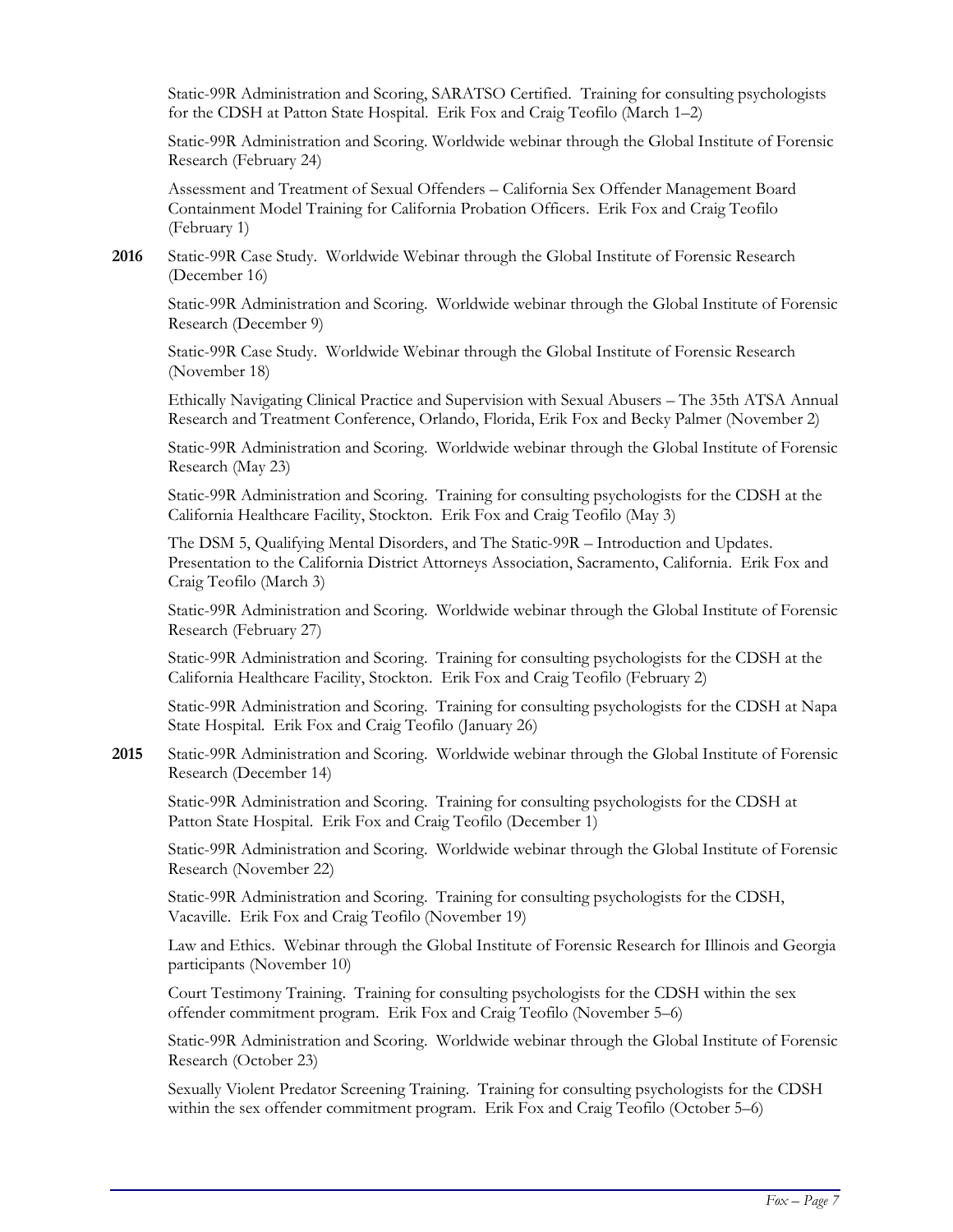Static-99R Administration and Scoring and Sexually Violent Predator Evaluation Process. Training for consulting psychologists for the CDSH at Coalinga State Hospital. Erik Fox and Craig Teofilo (September 22–24)

Static-99R Administration and Scoring. Worldwide webinar through the Global Institute of Forensic Research (September 16)

Static-99R Administration and Scoring. Worldwide webinar through the Global Institute of Forensic Research (August 15)

Court Testimony Training. Training for consulting psychologists for the CDSH within the sex offender commitment program. Erik Fox and Craig Teofilo (June 11–12)

Court Testimony Training. Training for consulting psychologists for the CDSH within the sex offender commitment program. Erik Fox and Craig Teofilo (April 16–17)

Court Testimony Training. Training for consulting psychologists for the CDSH within the sex offender commitment program. Erik Fox and Craig Teofilo (February 19–20)

**2014** Sexually Violent Predator Screening Training. Training for consulting psychologists for the CDSH within the sex offender commitment program. Erik Fox and Craig Teofilo (August 1)

Sexually Violent Predator Screening Training. Training for consulting psychologists for the CDSH within the sex offender commitment program. Erik Fox and Craig Teofilo (July 14)

Static-99R Administration and Scoring. Training for consulting psychologists for the CDSH (May 22)

Mentally Disordered Offender Evaluation Training. Presentation to new MDO Evaluators for the CDSH. Erik Fox and Craig Teofilo (February 6–7)

**2011** Sexual Victimization across the Lifespan: Commercial Sexual Exploitation of Children, Military & Civilian Sexual Assault & Trafficking. Panel presentation at the 16th International Conference on Violence, Abuse and Trauma (September 13)

Department of Mental Health seminar on Sexually Violent Predator Evaluations. Instructor for mandatory DMH seminar for contractors and State employed evaluators conducting SVP evaluations. Erik Fox and Craig Teofilo (September 8)

- **2010** Dealing with Sex Offenders in Our Community. Panel member at a community seminar hosted by the University of Phoenix (April 24)
- **2009** Sexual Offenders, Who are They? Presentation at the San Diego County Bar Association's Certified Family Law Specialists Seminar (October 15)
- **2008** Sexual Assault Offenders: Integrating Research, Practice, and Policy. Keynote panel presentation at the 13th International Conference on Violence, Abuse, and Trauma. Erik Fox, Judith Becker, Gerry Blasingame (September 16)

Psycho-Sexual Evaluations: Can They Determine if Somebody is a Pervert? Presentation at the San Diego County Bar Association's Certified Family Law Specialists Seminar (April 16)

- **2007** Addressing Ethical Dilemmas in Clinical Practice with Sex Offenders. Presentation workshop at the 10th annual training conference of the California Coalition on Sexual Offending (May 11)
- **2006** Proposition 83 & its Unintended Consequences. Presentation to California State Parole (October 11)

Why Do Sex Offenders Offend? Presentation to The Women's Resource Center in Oceanside, California (June 22)

Did Antelope Kill the Polygraph? Workshop at the 9th Annual Training Conference sponsored by the California Coalition On Sexual Offending and Alliant International University. Training regarding the use of the polygraph in the treatment of sex offenders and its association with 5th Amendment rights (May 11)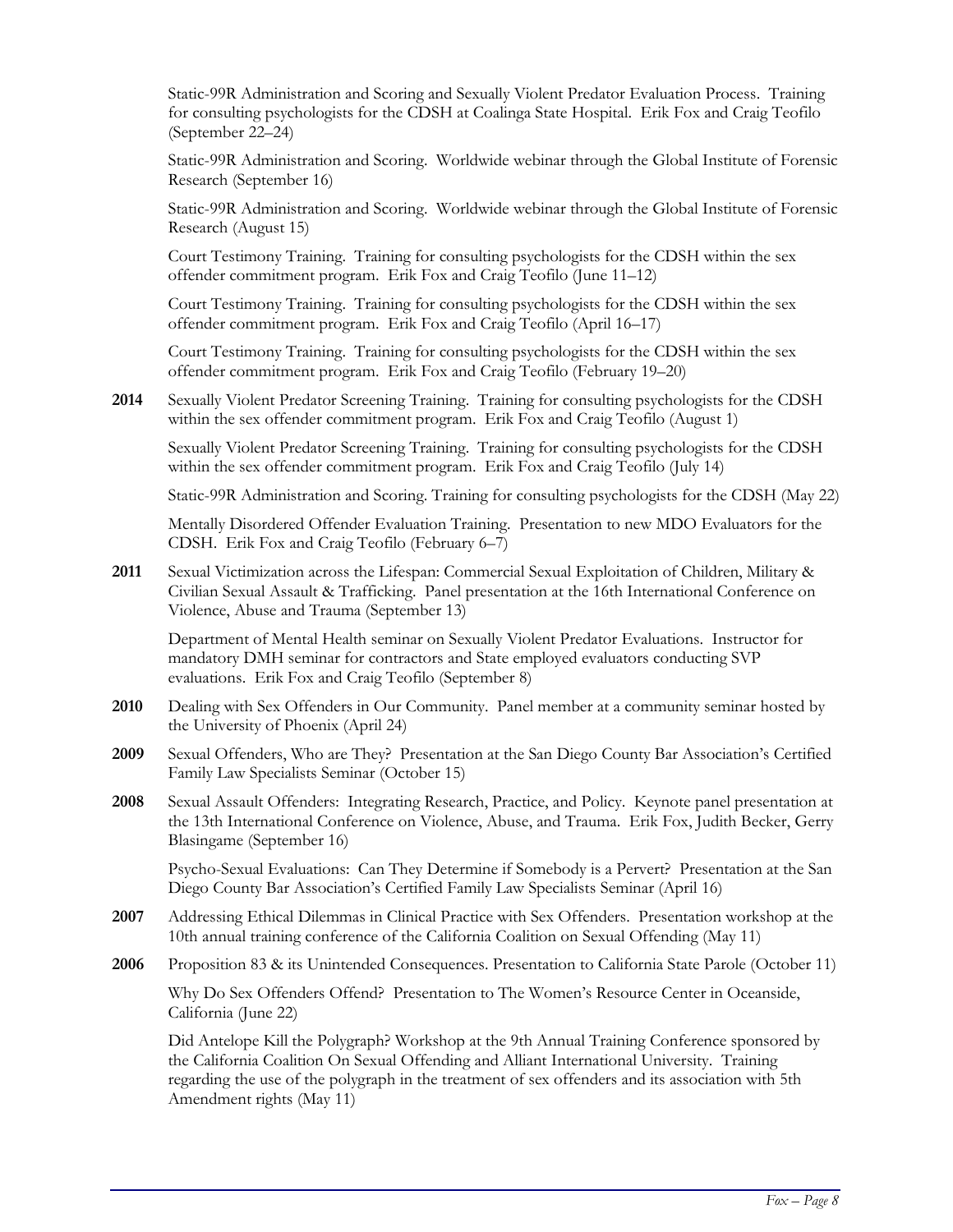Treatment Options for Sex Offenders. Presentation to the California Sexual Assault Investigators Association (April 26)

How to Administer the Static-99 to Sex Offenders. Training for all specialized San Diego County Probation Officers (February 2)

Did Antelope Kill the Polygraph? Presentation to members of the San Diego Chapter of the California Coalition on Sexual Offending regarding the U.S. v. Antelope 9th Circuit Court of Appeals Decision (January 13)

**2005** Prevention Through Dialogue. Presentation at the 10th International Conference on Family Violence (September 20)

How to Administer the Static-99 to Sex Offenders. Presentation to California State Parole (August 18)

**2003** If You Only Knew What I was Really Thinking: Gender Based Counter-Transferential Issues. Presentation at the 6th California Coalition on Sexual Offending Conference – San Diego, CA (May 15)

Psychopharmacology and the Treatment of Schizophrenia. Presentation to San Diego Board and Care Operators at University Community Medical Center (February 13)

**2002** Legal and Ethical Issues in the Treatment of Schizophrenics. Presentation to San Diego Board and Care Operators at Bayview Hospital (July 31)

### **MEDIA CONSULTATION**

- **2021** Guest on KFMB 10:00/11:00 Evening News. Interview: Father confesses to killing his children (August 11)
- **2018** Guest on KGTV 11:00 Evening News. Interview: Menendez Brothers in San Diego Prison (April 5) Guest on KGTV 11:00 Evening News. Interview: Florida school shooting (February 14)

Guest on KGTV 5:00 Evening News. Interview: How to help children deal with trauma (February

14)

- **2015** Consultant for development of character "Dr. Eastman" on AMC television show *The Walking Dead* (Season 6, Episode 4: *Here's Not Here*, originally aired November 1, 2015)
- **2008** Guest on KSWB Fox 5 Morning News. Interview: relationships in the workplace (November 19)

Guest on KGTV Evening News. Interview: ties between the economic downturn and suicides (October 7)

**2007** Guest on KUSI Morning News. Interview: ways to improve healthy relationships (February 22) Guest on KOGO radio. Interview: issues of Interpersonal Violence (February 7)

Guest on FOX 7 a.m. Weekend News. Interview: issues related to domestic violence and resources

available in San Diego (February 4)

Guest on KOGO radio. Interview: spanking bill in the State Assembly (January 20)

**2006** Guest on KPBS radio. Interview: the effects of Proposition 83 (October 30)

Guest on FOX 7 a.m. Morning News. Interview: study claiming that men are smarter than women (September 29)

Guest on KUSI Morning News. Interview: differences in intelligence between sexes (September 20)

Guest on KNSD 6 a.m. Morning News. Interview: the psychology of attractiveness and its influence on salary (July 17)

Guest on Inside San Diego. Interview: ways to prevent child abductions (July 5)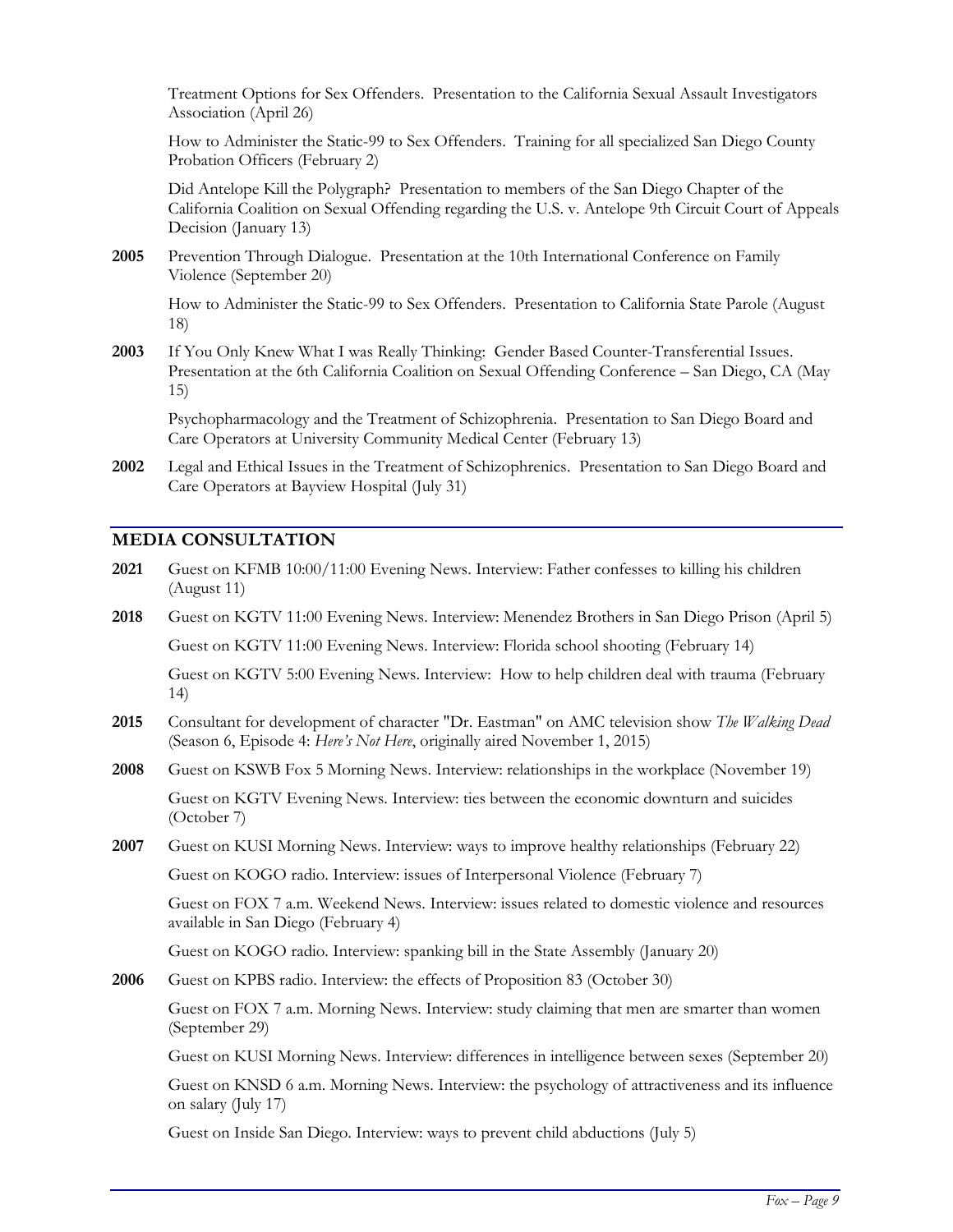Guest on KFMB 11 p.m. News. Interview: female sex offenders (June 19)

Guest on KFMB Morning News. Interview: ways to prevent child abductions (April 24)

Guest on KUSI Evening News. Interview: the incidence of violent behavior and its relationship to playing violent video games (March 14)

Guest on the KFMB Morning News. Interview: domestic violence and its relationship to the Super Bowl (February 3)

**2005** Guest on XETV Morning News. Interview: importance of traditions during the holiday season (December 13)

# **RESEARCH**

| 1991-2012 | Research Associate for the Trauma Research Institute: Developed, critiqued, and analyzed<br>designs and data sets related to violence in the family and violence against children (TRI<br>research has been presented at numerous national and international conferences and<br>symposia)                                 |
|-----------|---------------------------------------------------------------------------------------------------------------------------------------------------------------------------------------------------------------------------------------------------------------------------------------------------------------------------|
| 2011      | Dissertation Committee Member for Diana Bull: PTSD and Depression: Relationship to Traumatic<br>Stress, 2011                                                                                                                                                                                                              |
| 2010      | Dissertation Committee Member for Jessica MacKinnon: Characteristics of Those Who Report<br>Child Abuse in Non-Mandated Population, 2011                                                                                                                                                                                  |
|           | Dissertation Committee Member for Leah Livesey: Child Molestation as Need Fulfillment: The<br>Effect of Child Admiration Controllability and Intimacy Seeking Behaviors on Offenders' Perceptions of<br>Children, 2010                                                                                                    |
| 2007      | Dissertation Committee Member for Kelly Casey: The Abel Assessment for Sexual Interest Scales:<br>Impact of Antisocial Personality Features and Pedophilic Tendencies on Test Performance, 2007                                                                                                                           |
| 2000      | Dissertation Committee Member for Karen Hyland: Pathways to False Memory Production: The<br>Role of Context, Symptom use, and Citations of Parental Authority, 2000                                                                                                                                                       |
| 1999      | Dissertation Committee Member for Scott Boliver: The Effects of Attorney Race and Use of<br>Racially Relevant Arguments on Juror Decision-Making, 1999                                                                                                                                                                    |
|           | Dissertation Committee Member for Jennifer Savoian: An Exploration of a Multi-Modal<br>Approach for the Treatment of Selective Mutism, 1999                                                                                                                                                                               |
|           | Dissertation Committee Member for Amy Walters: True and False Claims of Physical Abuse:<br>Relating Parental Coaching Styles to Child Credibility, 1999                                                                                                                                                                   |
| 1994      | Doctoral dissertation (defense passed with Honors): Violent and Non-Violent Adolescent Sex<br>Offenders: Neuropsychological and Cognitive Distinctions. Conducted research at various adolescent<br>sex offender day treatment programs throughout California as well as several California<br>Youth Authority Facilities |